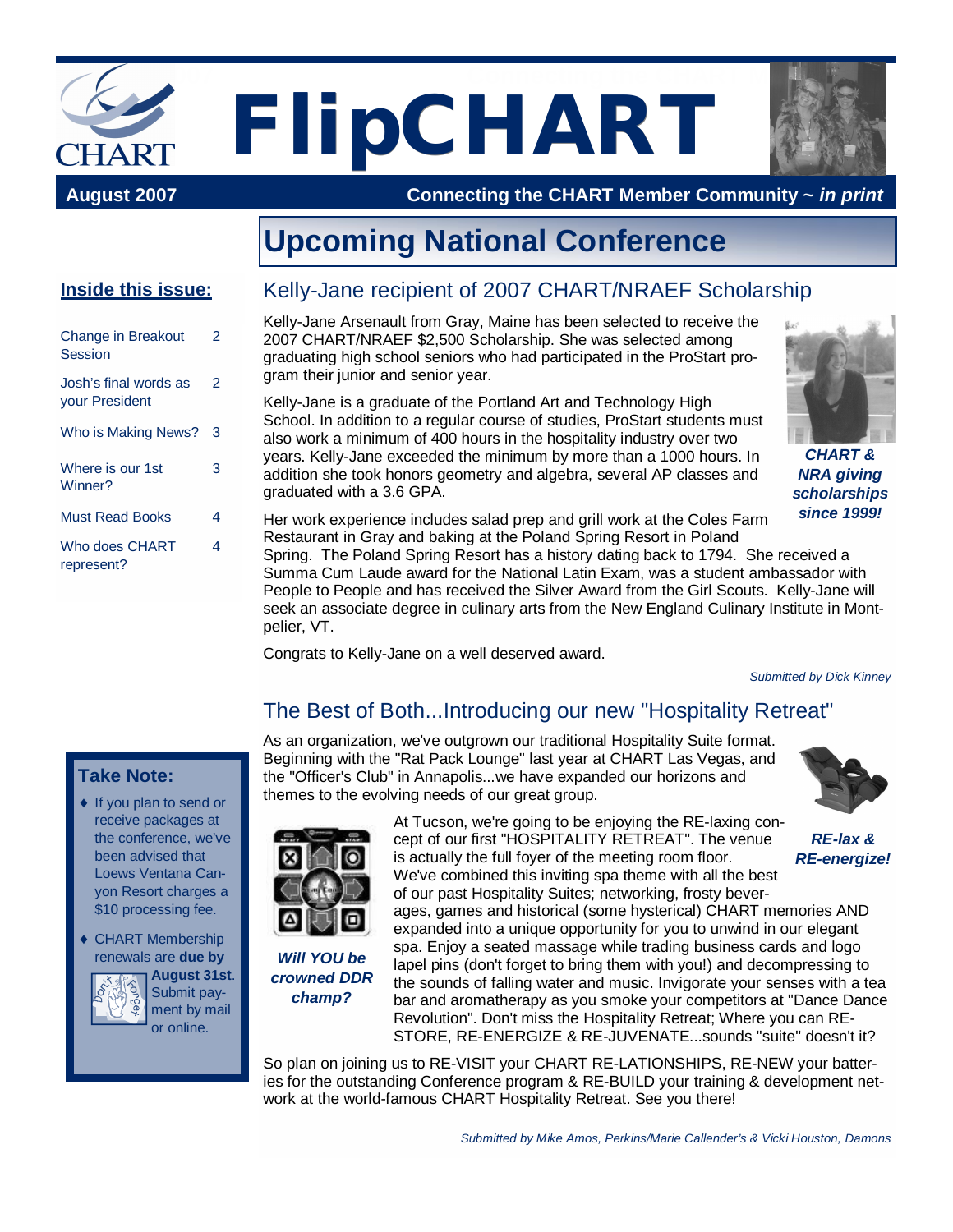

# **Working for You**

# CHART Board of Directors

#### **President**

Josh Davies Dir. of Training and Development Sage Hospitality Resources Denver, CO (303) 595-7263 [jdavies@sagehospitality.com](mailto:jdavies@sagehospitality.com)



Curt Archambault, FMP Reg. Training & Development Mgr. Jack In The Box Renton, WA (425) 687-4952 [curt.archambault@jackinthebox.com](mailto:curt.archambault@jackinthebox.com)

### **Vice President of Education**

John W. Isbell Dir. Training & Development IHOP Corp. Glendale, CA (818) 637-3146 [john.isbell@ihop.com](mailto:john.isbell@ihop.com)



#### **Vice President of Membership**

John C. Alexander Dir. of Sales, Southeast Region NRA Educational Foundation Lake Mary, FL (407) 330-2122 [jalexand@nraef.org](mailto:jalexand@nraef.org)

#### **Treasurer**

Kate Shehan Chicago, IL (312) 968-0455 [kateshehan@yahoo.com](mailto:kateshehan@yahoo.com)

**Secretary** Lisa Oyler Assistant Dir. of HR/Training Loews Ventana Canyon Resort Tucson, AZ (520) 529-7858 [loyler@loewshotels.com](mailto:loyler@loewshotels.com)

#### **Executive Director**

Tara Davey CHART Headquarters Office P.O. Box 2835 Westfield, NJ 07091 (800) 463-5918 [chart@chart.org](mailto:chart@chart.org)



# **Tucson Conference**

### Games to Replace Storyboarding



#### **Videogames in Training: The Potential for Generation Game Employees**

Explore the potential for videogames to enrich, engage, and encourage optimal training for a new generation of employees-Generation Game. Specific attributes of Generation Game will be discussed, as well as an overview of the current state of videogame training practices using examples from retail, fast food, and telecommunication companies. You will also learn about the potential advantages and challenges of using videogames as a training mechanism, from employee engagement and assessment, to platform, LMS and IT considerations and how to best work with a game development studio.



# **PRESIDENTalks Josh Davies**

### Success Will Follow You from Tucson

In just a few short days we will all be together again, enjoying old friends and making new connections at the beautiful Loews Ventana Canyon Resort. The lineup of speakers at this conference is simply amazing – both general session and the breakouts. Make sure you network with some of your colleagues to make it to all of the breakout sessions, it will be worth it! There will be exceptional chances to meet and mingle with other hospitality training professionals from across the country as well.

As the summer conference continues to grow, one of the bits of feedback I hear on a regular basis is that there just aren't the opportunities to work in small groups like there were. In an effort to bring this critical component back to the conference, we have added a session on Tuesday morning where you get the opportunity to join a working group of no more than 25 people to discuss and share ideas around a specific topic of interest. For some of you, this might be new store openings, for others, strategic planning, others may prefer corporate universities. After learning and sharing with this group, everyone switches to another topic and gets to start the process all over again. The collective information will be recorded and become part of an on-line resource available as a supplement to Ask My Peers on our website.

For those of you coming to the conference, take my word for it  $-$  you will walk away impressed. This is going to be the one event you will be talking about for the rest of the year. I look forward to seeing each of you in Tucson! Safe travels, and continued success until then.

*Josh*

[www.chart.org](http://www.chart.org)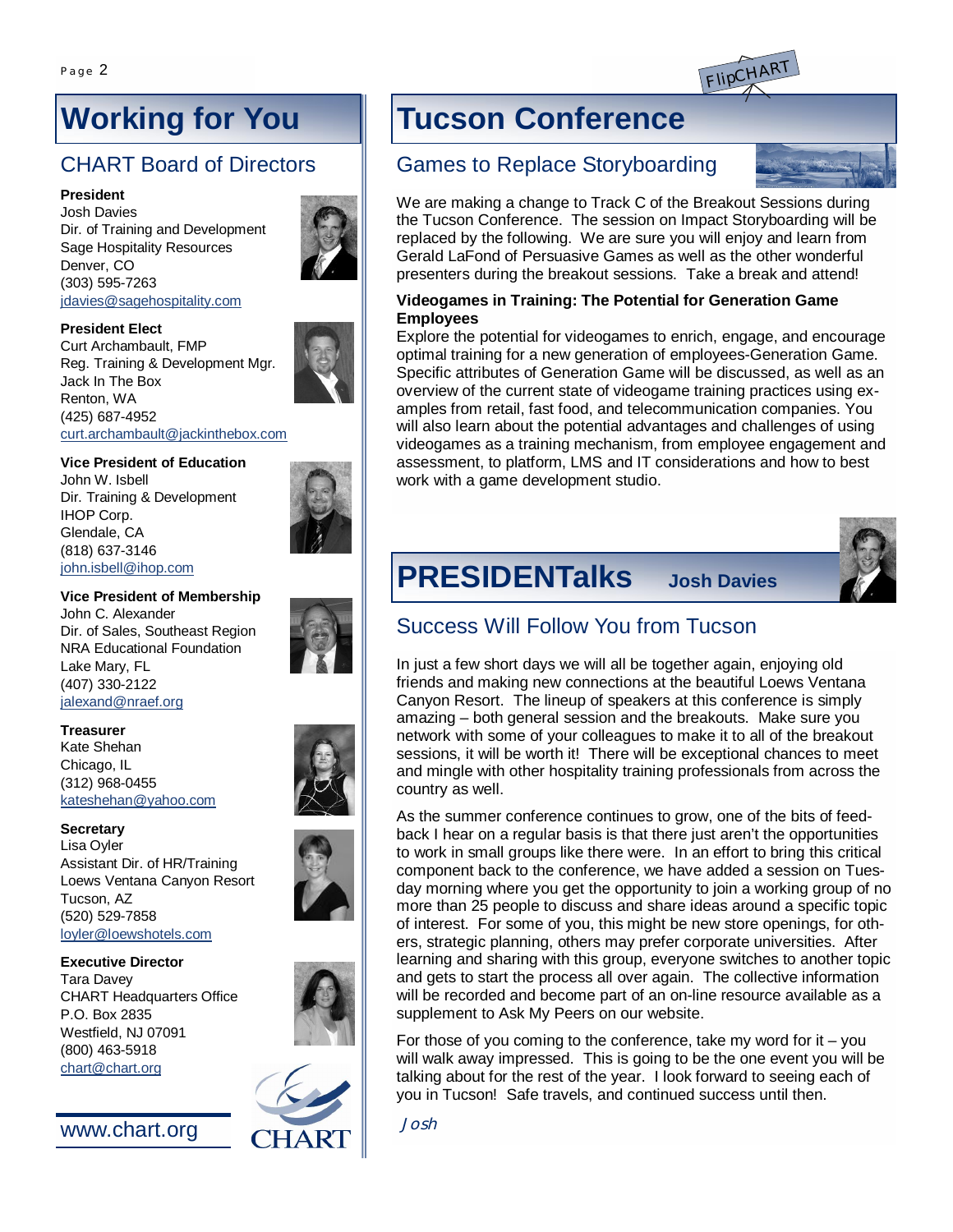

# **Members News**

### Joyful Additions to the CHART family





CHART welcomes Alysia Sophia. She is the daughter of Denise Franck Aboody, dfranck&associates.

# **Where are they now?**

## Keeping Track of our First Winner

In 1999, CHART, in conjunction with the NRAEF, began awarding a \$2,500 scholarship to a graduating high school senior who has participated in the ProStart program. In addition to basic academics, courses in restaurant and food service are required, as well as a minimum of 400 hours of work experience in the hospitality industry. Our first winner was **Rachel Fouts** from Portland, OR, who received the award in 1999. Along with our scholarship, Rachel put herself through school by working for a while to save money, then going back to school for a semester. Majoring in human resources, she received her Bachelor's degree in Business Administration in December of 2006. She is an HR assistant for a local hospital where she was an HR intern, but is seeking a full time position in the HR field. She just got married on 7/7/07 in a ceremony held on a beach in Oregon. She said she was inspired to go into HR because of all the HR people she met a CHART. Ahhhh.

Smiling above is Henry David, son of Jen Michaud, CSM

Lodging.

Rachel receiving the award in 1999 from Dick Kinney, scholarship director, in Chicago.

# **Industry News**



### Who is Making Headlines?

- i**Eric Bartlett**, Rib Crib Corporation, quoted in the article *Motivating Star Team Players to Stick Around*, Nation's Restaurant News, May 14, 2007, page 46.
- ◆ CHART's trainer competencies from the *Blueprint for Trainer Development: A customized competency model for the hospitality industry* was featured in *"Train trainers to help development, increase competency,"* Hotel & Motel Management, June 18, 2007, page 8.
- $\bullet$  The competencies were also featured in "Industry *Watch: Trainers need training too,"* QSR Magazine, July 2007, page 35